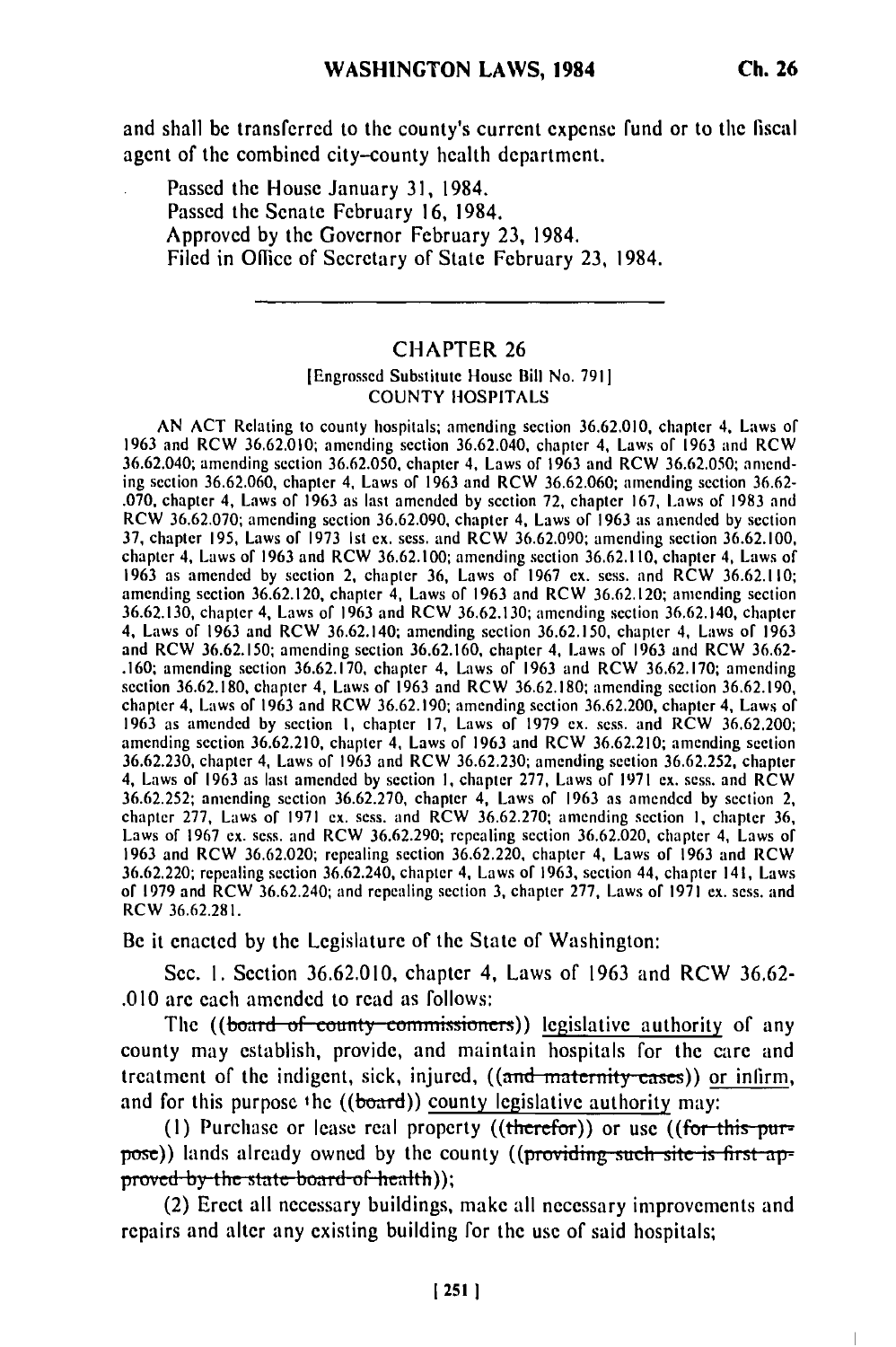(3) Use county moneys, levy taxes, and issue bonds as authorized by law, to raise a sufficient amount of money to cover the cost of procuring the site, constructing and operating hospitals, and for the maintenance thereof and all other necessary and proper expenses; and

(4) ((Appoint a board of trustees for said hospital;

 $(5)$ )) Accept and hold in trust for the county any grant of land, gift or bequest of money, or any donation for the benefit of the purposes of this chapter, and apply the same in accordance with the terms of the  $g$ ift $(($ ;

(6) Authorize said hospital to be a member of and maintain membership in any local, state, or national group or association organized and operated for the promotion of the public health and welfare or the advancement of the efficiency of hospital administration and in connection therewith to use tax funds for the payment of dues and fees.

For the purposes of this chapter the word "hospital" shall include almshouses)).

Sec. 2. Section 36.62.040, chapter 4, Laws of 1963 and RCW 36.62-.040 are each amended to read as follows:

All contracts made in pursuance hereof shall be for such period of time and upon such terms and conditions as shall be agreed upon. The contract shall fully set forth the amount of money to be contributed by the county and city towards the acquisition of such site and the improvement thereof and the manner in which the property shall be improved and the character of the building or buildings to be erected thereon. It may provide for the amount of money to be contributed annually by the county and city for the upkeep and maintenance of the property and the building or buildings thereon, or it may provide for the relative proportion of such expense, which the county and city shall annually pay. The contract may specify the parts of such building or buildings which shall be set apart for the exclusive use and occupation of the county and city. The money to be contributed by the county or city may be raised by a sale of bonds of such county or city or by general taxation. Any such county or city now possessing funds or having funds available for a county or city hospital from a sale of bonds or otherwise may contract for the expenditure of such funds, as herein provided. Such contract shall be made only after a proper resolution or ordinance of the ((board of county commissioners of the county)) county legislative authority and ordinance of the city have been passed specifically authorizing it. The contract when made shall be binding upon the county and city during its existence or until it is modified or abrogated by mutual consent evidenced by  $((a$  proper-resolution-and-ordinance)) appropriate legislation. A site with or without buildings may be contributed in lieu of money at a valuation to be agreed upon.

Sec. 3. Section 36.62.050, chapter 4, Laws of 1963 and RCW 36.62-.050 are each amended to read as follows:

 $[252]$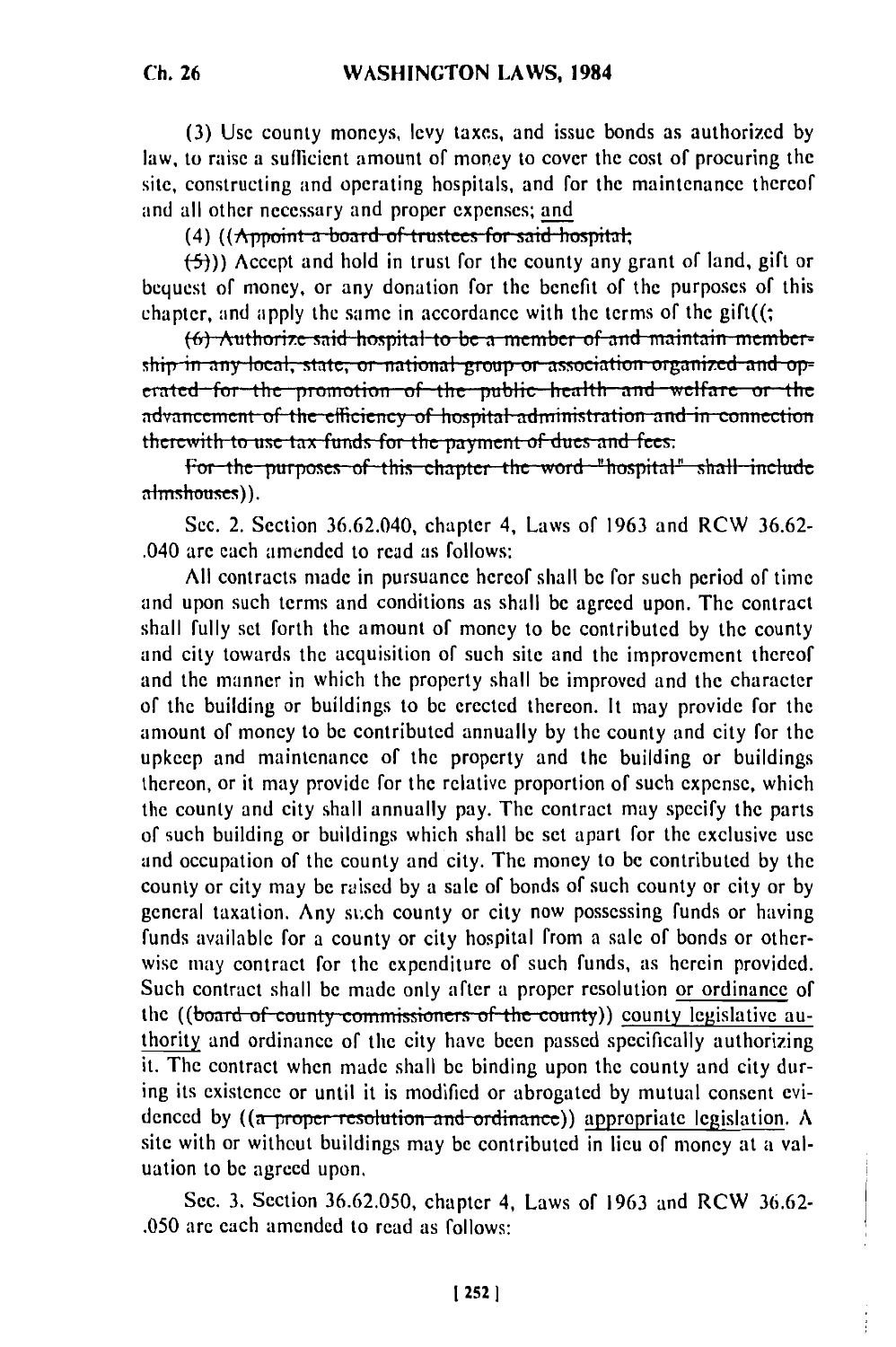$\overline{1}$ 

When it is proposed to establish such hospital, a petition shall be presented to the ((board of county commissioners)) county legislative authority, signed by three hundred or more resident taxpayers of the county, requesting the ((board)) county legislative authority to submit to the electors the proposition to issue bonds for the purpose of procuring a site, and erecting, equipping, and maintaining such hospital, and specifying the amount of bonds proposed to be issued for that purpose and the number of hospital beds((<del>, which number shall not exceed one bed for each thousand</del> population in counties of more than fifty thousand population)).

Sec. 4. Section 36.62.060, chapter 4, Laws of 1963 and RCW 36.62-.060 are each amended to read as follows:

Unon presentation of the petition, the ((board of county commissioners, by order unanimously adopted;)) county legislative authority may submit to the voters of the county at the next general election the question of issuing bonds and levying a tax for such hospital.

Sec. 5. Section 36.62.070, chapter 4, Laws of 1963 as last amended by section 72, chapter 167, Laws of 1983 and RCW 36.62.070 are each amended to read as follows:

(((1) Should a majority of all the votes cast upon the proposition be in favor of establishing the hospital, the county legislative authority shall proceed to issue bonds of the county not to exceed the amount specified in the proposition, in denominations of not less than one hundred dollars nor more than one thousand dollars, bearing interest at a rate or rates as authorized by the county legislative authority, and payable annually or semiannually.)) The bonds issued for such hospital shall ((be serial bonds with)) not have maturities  $((not))$  in excess of twenty years.  $((Such-bonds may be-in any$ form, including bearer bonds or registered bonds as provided in RCW 39.46.030.

 $(2)$  Notwithstanding subsection  $(1)$  of this section;)). Such bonds  $((\text{may}))$  shall be issued and sold in accordance with chapter 39.46 RCW.

Sec. 6. Section 36.62.090, chapter 4, Laws of 1963 as amended by section 37, chapter 195, Laws of 1973 1st ex. sess. and RCW 36.62.090 are each amended to read as follows:

If the hospital is established, the  $((board-of-county commissioners))$ county legislative authority, at the time of levying general taxes, ((shall)) may levy a tax ((at the rate-voted)), not to exceed fifty cents per thousand dollars of assessed value in any one year, for the maintenance of the hospital.

Sec. 7. Section 36.62.100, chapter 4, Laws of 1963 and RCW 36.62-.100 are each amended to read as follows:

Patients shall be admitted to such hospitals in accordance with  $((rules))$  policies to be  $((established))$  proposed by the board of  $((county)$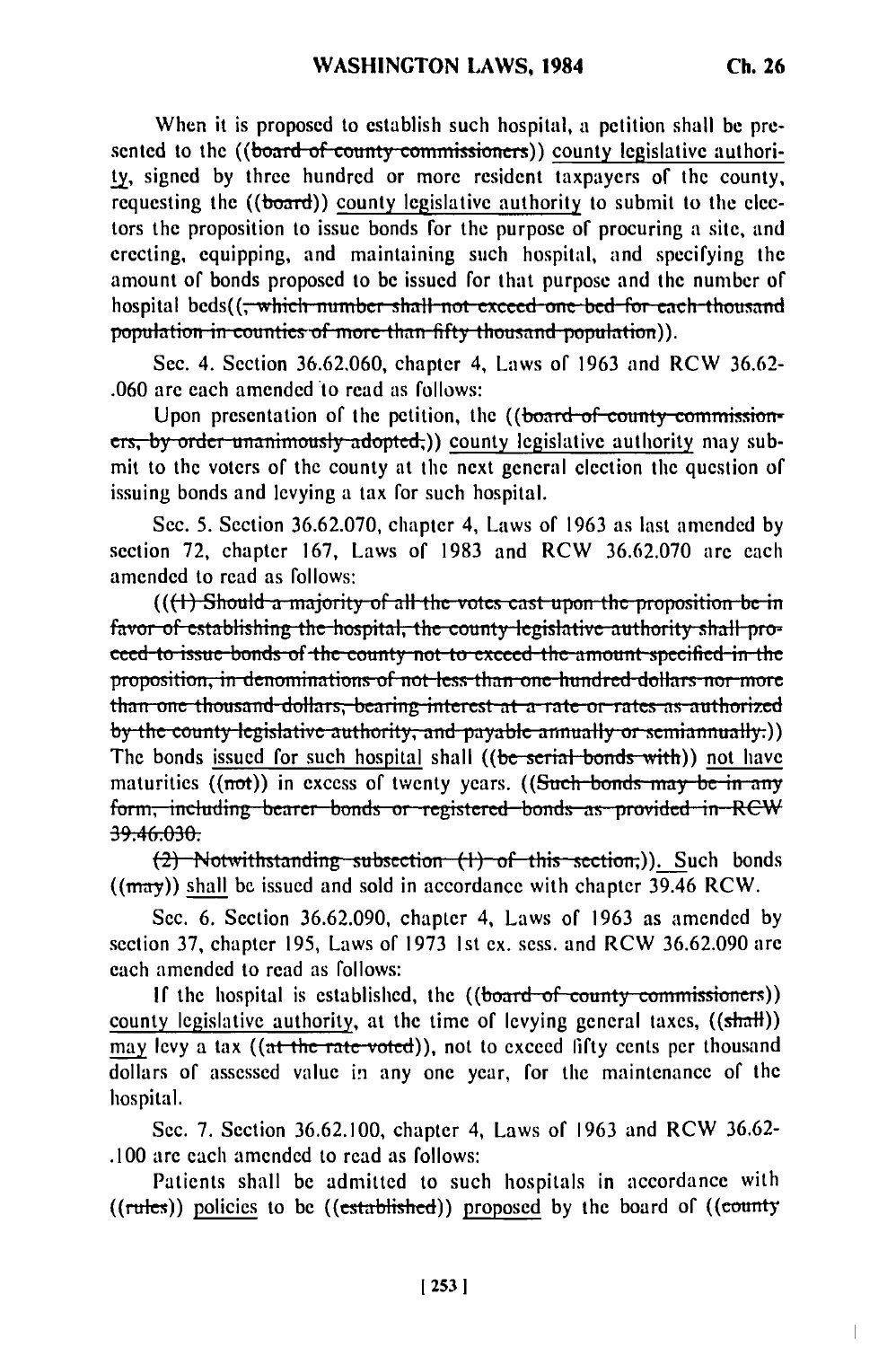commissioners, but such rules)) trustees and approved by the county legislative authority. The policies shall provide, within the resources available to the hospital, that  $((\text{preference in the}))$  admission of patients shall  $((\text{be given})$ to those unable to pay for their care in private institutions)) not be dependent upon their ability to pay. Whenever a patient has been admitted to the hospital ((from the county in which the hospital is situated, the superintendent shall cause inquiry to be made as to his circumstances, and of the relatives legally liable for his support. If he finds that the patient or the relatives legally liable for his support, are able to pay for his treatment in whole or in part, an order shall be made directing the patient, or his relatives, to pay to the county treasurer for his support, a specified sum per week, in proportion to their financial ability, but sucly sum shall not exceed that charged by private hospitals of similar size in the county for service of like character. The county commissioners may collect such sum from the patient or his estate, or from his relatives legally liable for his support. If the superintendent finds that the patient, or his relatives, are not able to pay, either in whole or in part, for his care and treatment in such hospital, he shall be admitted free of charge)) and in accordance with rules established by the board of trustees, the hospital may determine the person's ability to pay for the care provided by the hospital, render billings for the care, and take necessary steps to obtain payment for the costs of the care from the person, from the person's estate, or from any persons or organizations legally liable for the person's support.

Sec. 8. Section 36.62.110, chapter 4, Laws of 1963 as amended by section 2, chapter 36, Laws of 1967 ex. sess. and RCW 36.62.110 are each amended to read as follows:

Whenever any county, or any county and city jointly, or two or more counties jointly, establish a hospital ((of two hundred or more beds.)) for the care and treatment of the indigent, sick, injured, or infirm, under the provisions of this chapter, and such hospital is completed and ready for operation, the ((board of county commissioners)) county legislative authority of the county in which the institution is located shall appoint ((as trustees for the institution six secular)) thirteen persons((, two to be from each county commissioner district, nominated by the county commissioner elected from each such district. The six)) as trustees for the institution. The thirteen trustees, together with the additional trustees required by RCW  $\overline{36.62.130}$ , if any, ((and the general superintendent, if any,)) shall constitute a board of trustees for such hospital.

Sec. 9. Section 36.62.120, chapter 4, Laws of 1963 and RCW 36.62-.120 are each amended to read as follows:

The first members of the board of trustees of such institution shall be appointed by the ((board of county commissioners within thirty days after March 23, 1931 in any county having such a hospital or institution, and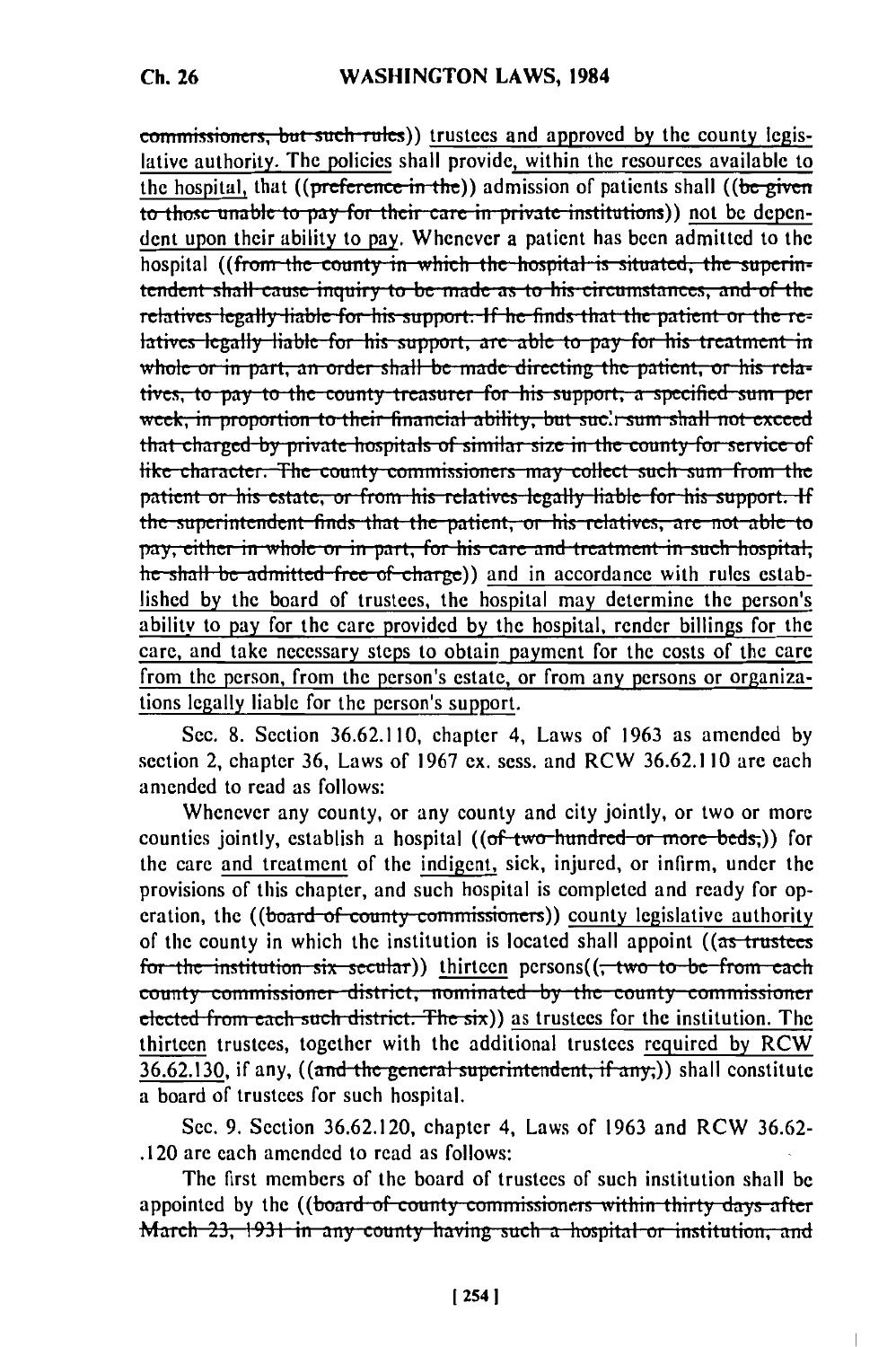thereafter)) county legislative authority within thirty days after the institution has been completed and is ready for operation. ((The members of the board of trustees first appointed shall be appointed for the respective terms of one, two, three, four, five, and six years from and after the fifteenth day of January following their appointment, and until their successors are appointed and qualified; and thereafter their successors shall be appointed for<br>terms of six years and until their successors are appointed and qualified. If the board of county commissioners is unable to determine by unanimous vote the terms of the first appointees, such terms shall be determined by lot.)) The county legislative authority appointing the initial members shall appoint three members for one-year terms, three members for two-year terms, three members for three-year terms, and four members for four-year terms, and until their successors are appointed and qualified, and thereafter their successors shall be appointed for terms of four years and until their successors are appointed and qualified: PROVIDED, That the continuation of a member past the expiration date of the term shall not change the commencement date of the term of the succeeding member. Each term of the initial trustees shall be deemed to commence on the first day of August following the appointment but shall also include the period intervening between the appointment and the first day of August following the appointment.

For an institution which is already in existence on the effective date of this 1984 act, the county legislative authority shall appoint within thirty days of the effective date of this 1984 act three additional members for oneyear terms, two additional members for two-year terms, and two additional members for three-year terms, and until their successors arc appointed and qualified, and thereafter their successors shall be appointed for terms of four years and until their successors are appointed and qualified: PROVID-ED FURTHER, That the continuation of an additional member past the expiration date of the term shall not change the commencement date of the term of the succeeding member. Each term of the initial additional members shall be deemed to commence on the first day of August of the year of appointment but shall also include the period intervening between the appointment and the first day of August of the year of the appointment.

Upon expiration of the terms of current members, the successors to current members shall be appointed for four-year terms and until their successors are appointed and qualified: AND PROVIDED FURTHER, That the continuation of a successor to a current member past the expiration date of the term shall not change the commencement date of the term of the succeeding member. Each term of the initial successors to current members shall be deemed to commence on the first day of August following the expiration of a current term but shall also include the period intervening between the appointment and the first day of August of the year of the appointment.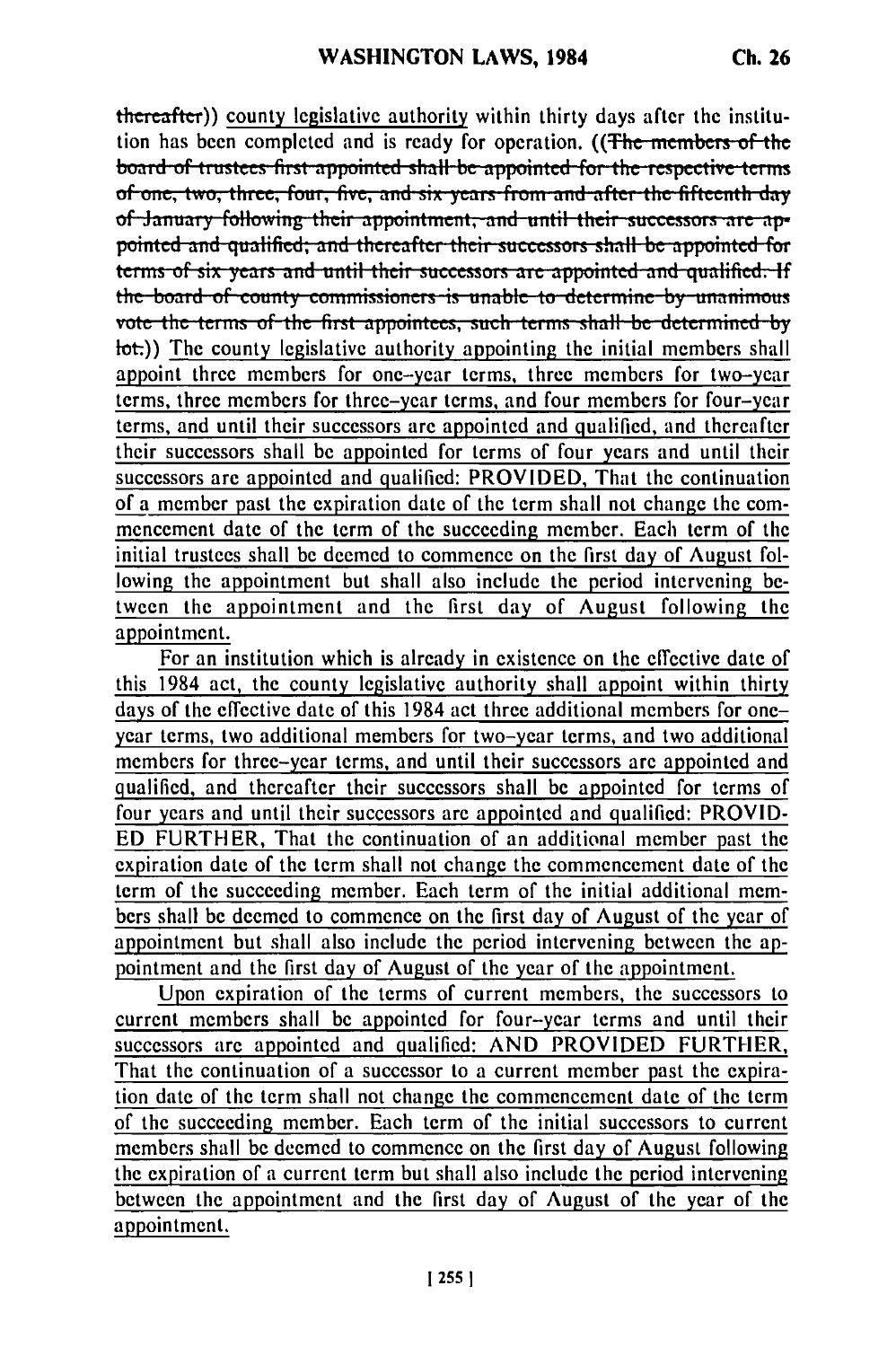Sec. 10. Section 36.62.130, chapter 4, Laws of 1963 and RCW 36.62-.130 are each amended to read as follows:

In case two or more counties establish a hospital jointly, the  $((\sin))$ thirteen members of the board of trustees shall be chosen as provided from the county in which the institution is located and each ((board of county commissioners)) county legislative authority of the other county or counties which contributed to the establishment of the hospital shall appoint two additional members of the board of trustees. The regular term of each of the two additional members shall be  $((six))$  four years and until their successors are appointed and qualified. Such additional members shall be residents of the respective counties from which they are appointed and shall otherwise possess the same qualifications as other trustees. The first term of office of the persons first appointed as additional members shall be fixed by the ((board of county commissioners)) county legislative authority of the county in which said hospital or institution is located, but shall not be for more than  $((six))$  four years.

Sec. 11. Section 36.62.140, chapter 4, Laws of 1963 and RCW 36.62-.140 are each amended to read as follows:

No person shall be eligible for appointment as a trustee ((unless he is at least thirty-five years of age and has been a resident of the county commissioner district from which he is appointed, or in the case of additional trustees, of the county he represents, for a period of at least two vears immediately prior to his appointment. No trustee shall be actively engaged in the healing or nursing arts; and no person, except an ex officio member; shall be eligible for appointment as a trustee who is a clergyman of any denomination or)) who holds or has held  $((any \text{ office with } pay))$  during the period of two years immediately prior to  $((\overline{\text{his}}))$  appointment any salaried office or position in any office, department, or branch of the ((county, township, or city or town governments of the county from which the appointment is to be made)) government which established or maintained the hospital.

Sec. 12. Section 36.62.150, chapter 4, Laws of 1963 and RCW 36.62-.150 are each amended to read as follows:

The ((board of county commissioners)) county legislative authority which appointed a member of the board of trustees ((may by unanimous vote remove him for misconduct or neglect of duty, but no such removal shall be made unless the board serves written notice upon him, setting forth specifically the charges of misconduct or neglect of duty and fixing a time and place for hearing thereon at which the trustee charged shall be given full opportunity to be present, meet the charges and be heard in his own defense. Any trustee so removed may appeal from the order of removal to the superior court of the county of the removing board of county commissioners within the time and in the manner provided in RCW 36.32.330, and thereupon such board of county commissioners shall certify to the court the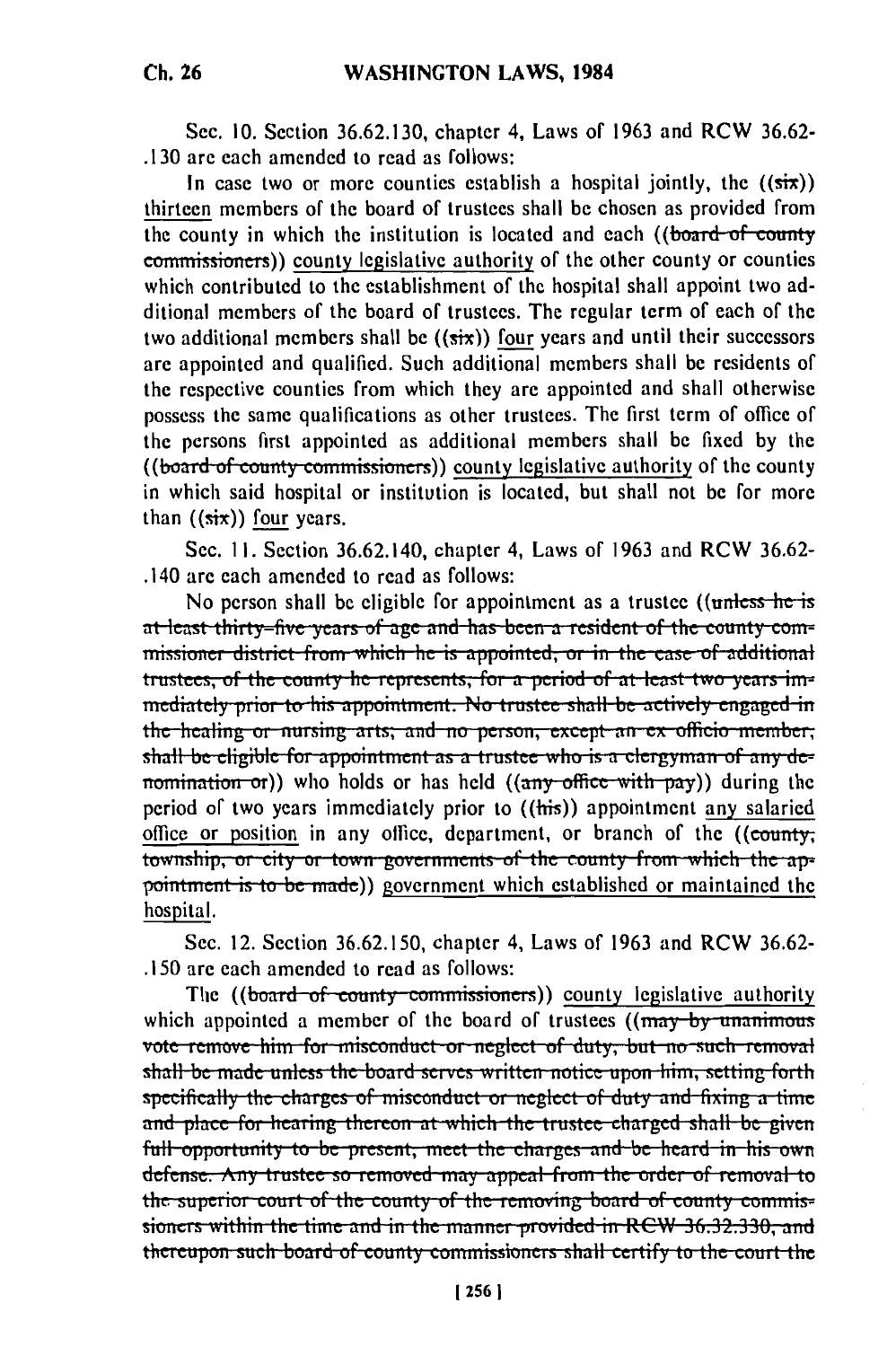causes upon which the order of removal was based, together with all records and files in the office of the board pertaining to the matter of removal. The court-shall-hear the matter-de-novo and enter an order affirming, or setting aside, the order of removal. If the court sets aside the order of removal, it shall give appellant judgment against the county for his costs and disbursements, including a reasonable attorney's fee)) may remove the member for cause and in the manner provided in this section. Notice shall be provided by the county appointing authority to the trustee and the board of trustees generally. The notice shall set forth reasons which justify removal. The trustee shall be provided opportunity for a hearing before the county appointing authority: PROVIDED, That three consecutive unexcused absences from regular meetings of the board of trustees shall be deemed cause for removal of a trustee without hearing. Any trustee removed for a cause other than three consecutive unexcused absences may appeal the removal within twenty days of the order of removal by seeking a writ of review before the superior court pursuant to chapter 7.16 RCW. Removal shall disqualify the trustee from subsequent reappointment.

Sec. 13. Section 36.62.160, chapter 4, Laws of 1963 and RCW 36.62-.160 are each amended to read as follows:

Any vacancy in the board of trustees ((except that of an ex officio member)) shall be filled by appointment by the ((board)) county legislative authority making the original appointment, and such appointee shall hold office for the remainder of the term of the trustee ((in whose stead he is appointed)) replaced.

Sec. 14. Section 36.62.170, chapter 4, Laws of 1963 and RCW 36.62-.170 are each amended to read as follows:

((Within ten days after their appointment, the appointees shall qualify by taking the oath of office required of county officers and shall meet and organize. The board of trustees shall elect from among its members a president and vice president. The board of trustees shall meet upon the call of the president, or upon call signed by three members of the board and served upon all members. The call shall fix the time, place, and purpose of the meeting. Any meeting may be adjourned from time to time.)) A majority of the trustees shall constitute a quorum for the transaction of business.

Sec. 15. Section 36.62.180, chapter 4, Laws of 1963 and RCW 36.62-.180 are each amended to read as follows:

The board of trustees shall:

(1) Have general supervision and care of such hospitals and institutions and the buildings and grounds thereof and power to do everything necessary to the proper maintenance and operation thereof within the limits of approved budgets and the appropriations authorized;

(2) Elect from among its members a president and vice president;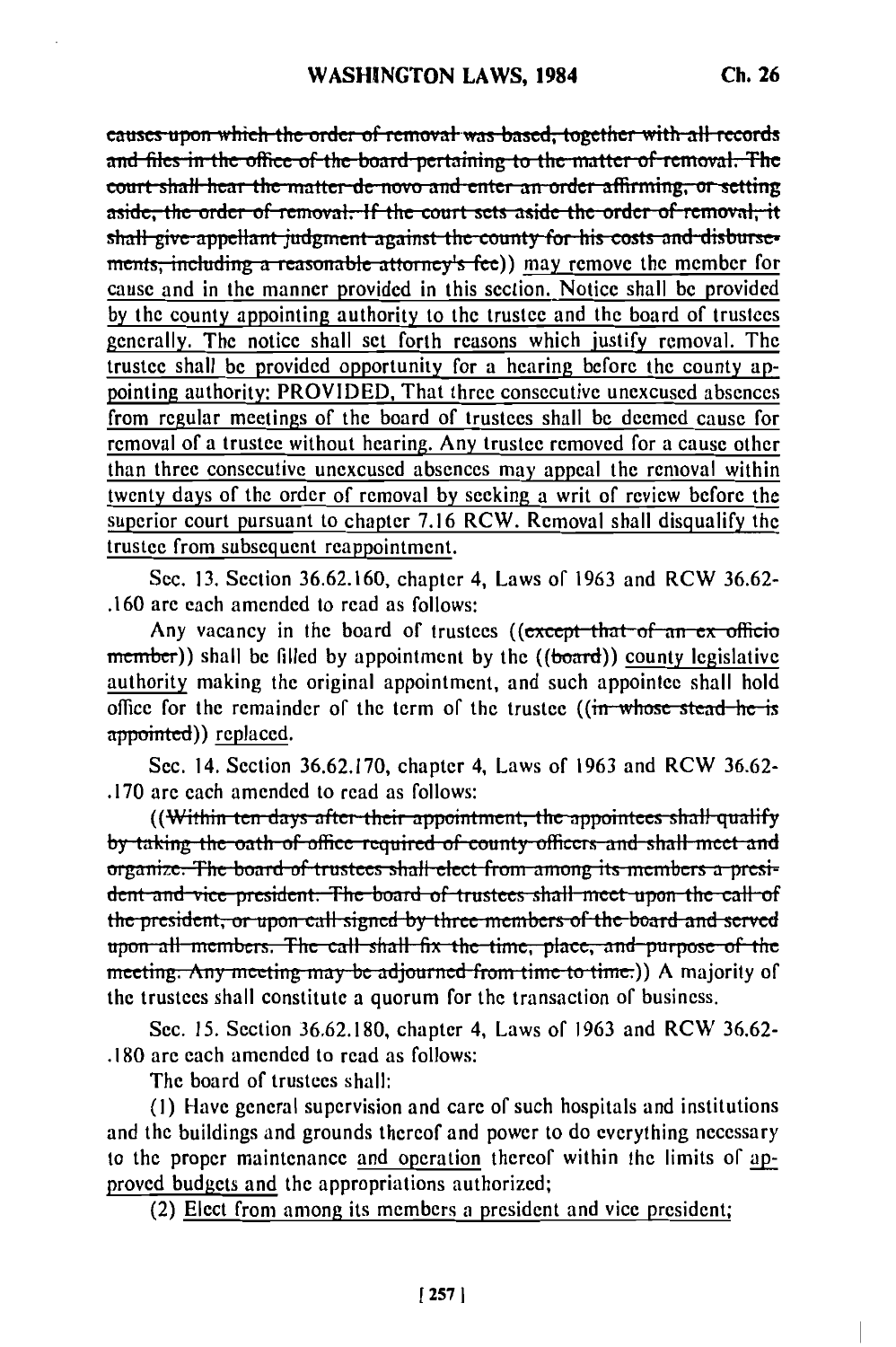(3) Adopt bylaws and rules for its own guidance and for the government of the hospital;

(4) Prepare annually a budget covering both hospital operations and capital projects, in accordance with the provisions of  $((the count y - budget))$ applicable law, and file such budgets with the county  $((\text{autitor}))$  treasurer or if the hospital has been established by more than one county, with the county ((auditor)) treasurer of each county, and if a city has contributed to the establishment of the hospital, with the official of the city charged by law with the preparation of the city budget( $\left(\frac{1}{x} + \frac{1}{x}\right)$  and itemized estimate; both of probable revenues from sources other than taxation and of all expenditures required from such county, counties, and city, as the case may be, by the hospital or institution for the ensuing fiscal year)); and

 $((3))$  (5) File ((during the first week in January of each year)) with the ((board of county commissioners)) legislative authority of each county and  $((the))$  city  $((count or governing body of any city))$  contributing to the establishment of such hospital, at a time to be determined by the county legislative authority of the county in which the hospital is located, a report covering the proceedings of the board with reference to the hospital( $(\tau$  and a statement of all receipts and expenditures during the preceding calendar year)) during the preceding twelve months and an annual financial report and statement.

Sec. 16. Section 36.62.190, chapter 4, Laws of 1963 and RCW 36.62-.190 are each amended to read as follows:

The board of trustees  $may(t)$ :

(1) Adopt bylaws and rules for its own guidance and for the government of the hospital or institution;

(2) Establish and maintain in connection with the hospital or institution a training school for nurses;

(3) Establish as a department in connection with the hospital or institution a suitable building for the isolation and detention of persons afflicted with contagious diseases subject to quarantine;

(4) Determine whether or not, and if so upon what terms, it will extend the privilege of the hospital or institution to nonresidents of the county or counties establishing the same;

(5) Operate the hospital or institution as a general hospital and provide as a department thereof suitable accommodations and means for the care of persons afflicted with tuberculosis;

(6) Formulate rules and regulations for the government of tuberculosis patients and for the protection of other patients, nurses, and attendants from infection:

 $(7)$ )) accept property by gift, devise, bequest, or otherwise for the use of such institution, except that acceptance of any interest in real property shall be by prior authorization by the county.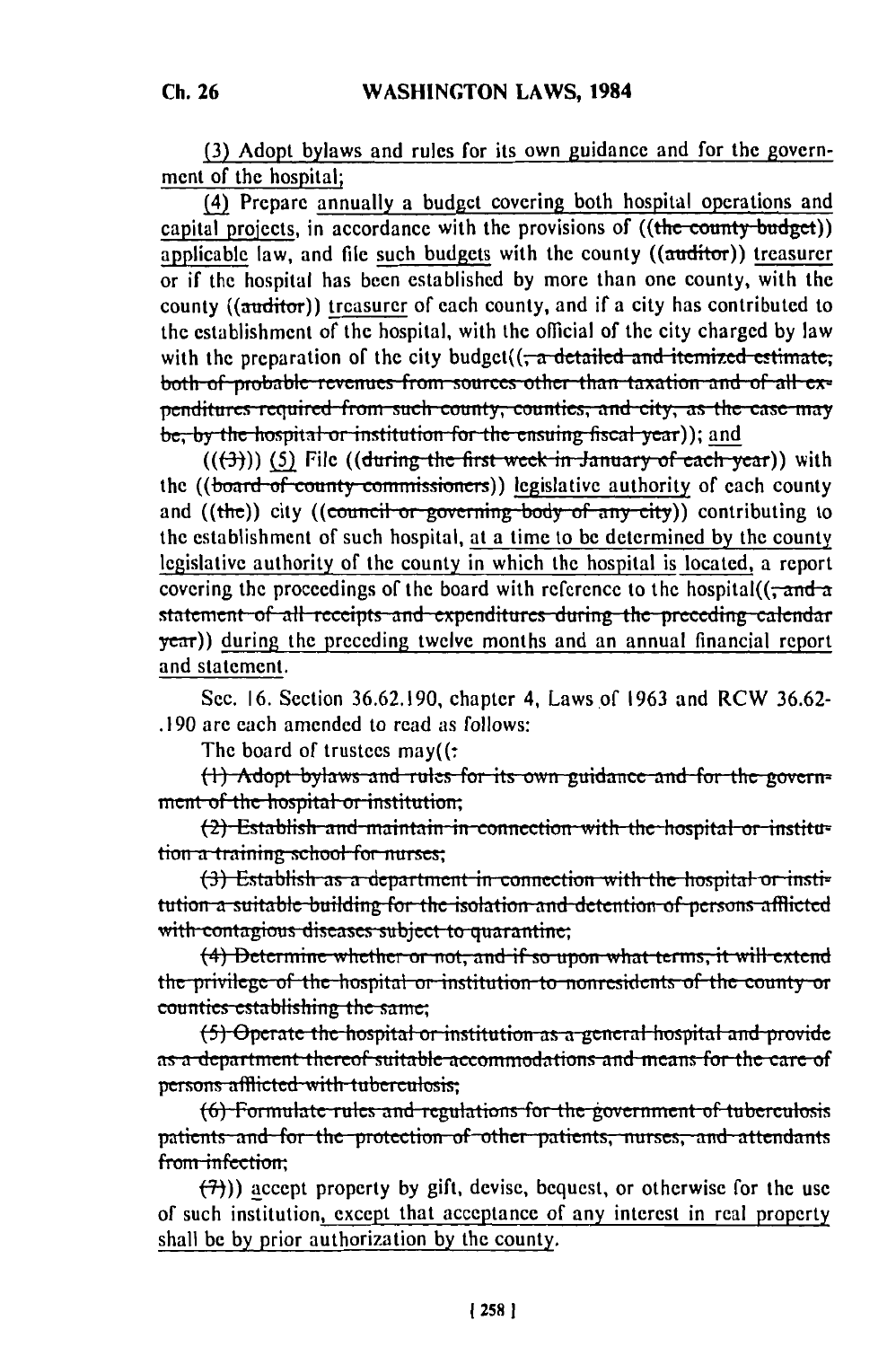Sec. 17. Section 36.62.200, chapter 4, Laws of 1963 as amended by section 1, chapter 17, Laws of 1979 ex. sess. and RCW 36.62.200 are each amended to read as follows:

No trustee((<del>; except the ex officio member.</del>)) shall receive any compensation or emolument whatever for services as trustee; nor shall any trustee have or acquire any personal interest in any lease or contract whatsoever, made by the county or board of trustees with respect to such hospital or institution: PROVIDED, That each member of a board of trustees of a county hospital may be reimbursed for travel expenses in accordance with RCW 43.03.050 and 43.03.060 as now existing or hereafter amended: PROVIDED FURTHER, That, in addition, trustees of a county hospital shall be reimbursed for travel expenses for traveling from their home to a trustee meeting at a rate provided for in RCW 43.03.060 as now existing or hereafter amended.

Sec. 18. Section 36.62.210, chapter 4, Laws of 1963 and RCW 36.62-.210 are each amended to read as follows:

((The board of trustees shall employ and fix the salary of a general superintendent, who shall furnish a bond in such amount as may be fixed by the board and which shall be subject to approval of the board. The general superintendent shall become an ex officio member and secretary of the board of trustees, and shall devote his entire time exclusively to the management of the hospital and institution and shall not engage in any other business or profession of any nature whatsoever. After January 1, 1947, the general superintendent shall not be qualified for appointment unless he has not less than three years of experience as superintendent, or assistant superintendent, of a general hospital.) The board of trustees shall appoint a superintendent who shall be appointed for an indefinite time and be removable at the will of the board of trustees. Appointments and removals shall be by resolution, introduced at a regular meeting and adopted at a subsequent regular meeting by a majority vote. The superintendent shall receive such salary as the board of trustees shall fix by resolution.

Sec. 19. Section 36.62.230, chapter 4, Laws of 1963 and RCW 36.62-.230 are each amended to read as follows:

The ((general)) superintendent shall be the chief executive officer of the hospital or institution and shall perform all administrative services necessary to the efficient and economical conduct of the hospital or institution and the admission and proper care of persons properly entitled to the services thereof as provided by law or by the rules and regulations of the board of trustees.

Sec. 20. Section 36.62.252, chapter 4, Laws of 1963 as last amended by section 1, chapter 277, Laws of 1971 ex. sess. and RCW 36.62.252 are each amended to read as follows: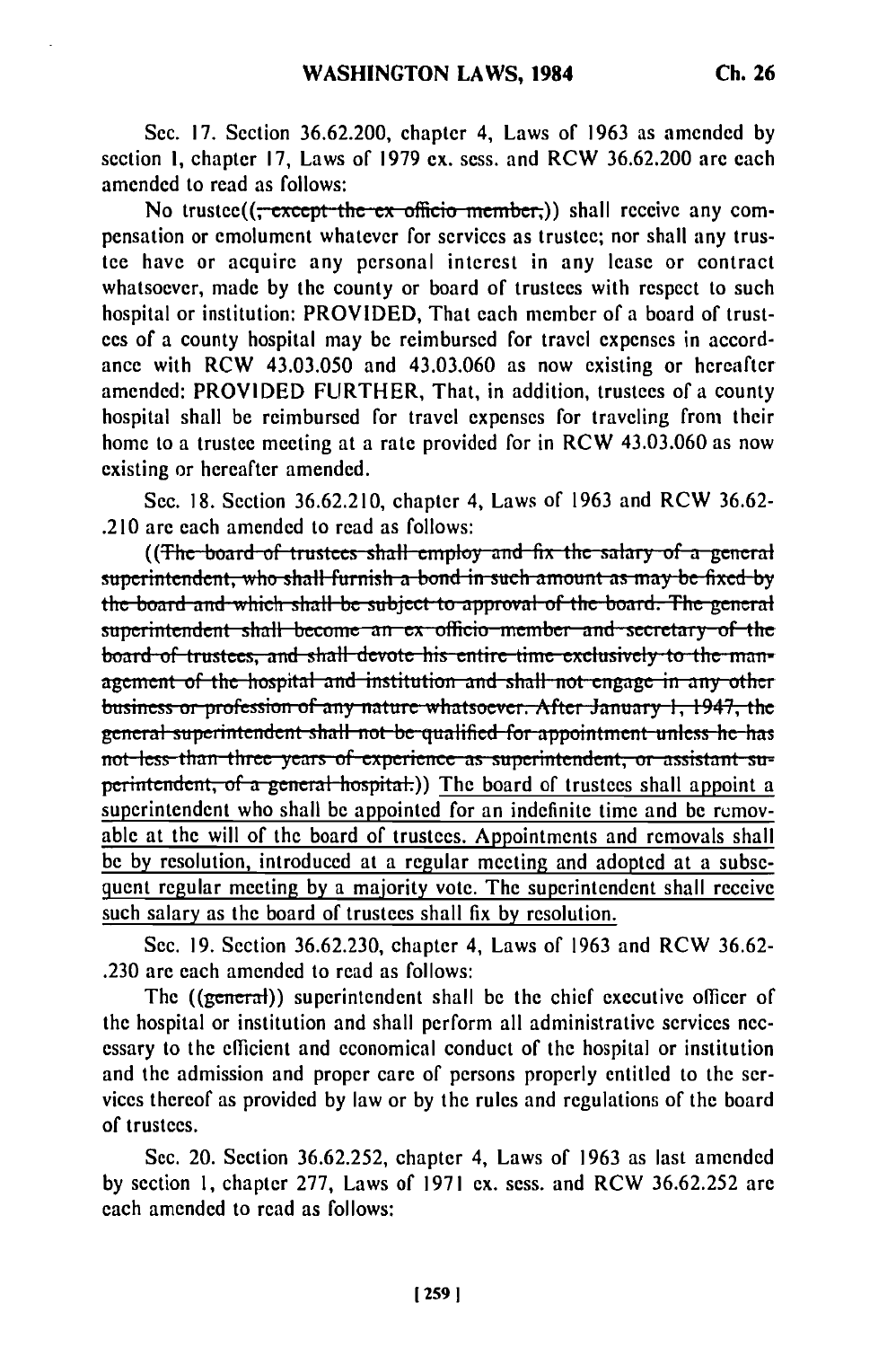Every county which maintains a county hospital or infirmary shall establish a "county hospital fund" into which fund shall **be** deposited **all** unrestricted moneys received from any source for hospital or infirmary services including money received for services to recipients of public assistance and other persons without income and resources sufficient to secure such services. The county may maintain other funds for restricted moneys. Obligations incurred (, from such hospitalization and infirmary care)) by the hospital shall be paid from ((the)) such funds **by** the county treasurer in the same manner as general county obligations are paid. The county  $((\text{anditor}))$ treasurer shall furnish to the ((board of county commissioners)) county legislative authority a monthly report of receipts and disbursements in the county hospital funds which report shall also show the balance of cash on hand.

Sec. 21. Section 36.62.270, chapter 4, Laws of 1963 as amended by section 2, chapter 277, Laws of 1971 ex. sess. and RCW 36.62.270 are each amended to read as follows:

In the event that additional funds are needed for the operation of a county hospital or infirmary, the ((board of county commissioners)) county legislative authority shall have authority to adopt a supplemental budget. Such supplemental budget shall set forth the amount and sources of funds and the items of expenditure involved. **((In the adoption of a supplemental** me the items of expenditure involved. ((<del>in the adoption of a supplemental</del> budget the board of county commissioners shall follow the same procedure.<br>as required under the provisions of RCW 36.40.180.))

Sec. 22. Section **I,** chapter **36,** Laws of 1967 ex. sess. and RCW 36- .62.290 are each amended to read as follows:

Whenever any county, or any county and city jointly, or two or more counties jointly, establish a hospital ((of two hundred or more beds;)) under the provisions of this chapter, the board of trustees of the hospital is empowered, with the approval of the ((board of county commissioners)) county legislative authority, to enter into a contract with the board of regents of a state university to provide hospital services, including management under the direction of a hospital administrator for the hospital, to provide for the rendering of medical services in connection with the hospital and to provide for the conduct of teaching and research activities by the university in connection with the hospital. Any such board of regents is empowered to enter into such a contract, to provide such hospital services, and to provide for the rendition of such medical services and for the carrying on of teaching and research in connection with such a hospital. **If** such a contract is entered into, the provisions of RCW ((sections))  $36.62.210((\frac{1}{26.62.220}))$  and 36-.62.230 shall not be applicable during the term of the contract and all of the powers, duties and functions vested in the superintendent  $($  (or the general superintendent)) in this chapter ((36.62 RCW)) shall be vested in the board of trustees. The board of trustees shall provide for such conditions and controls in the contract as it shall deem to **be** in the community interest.